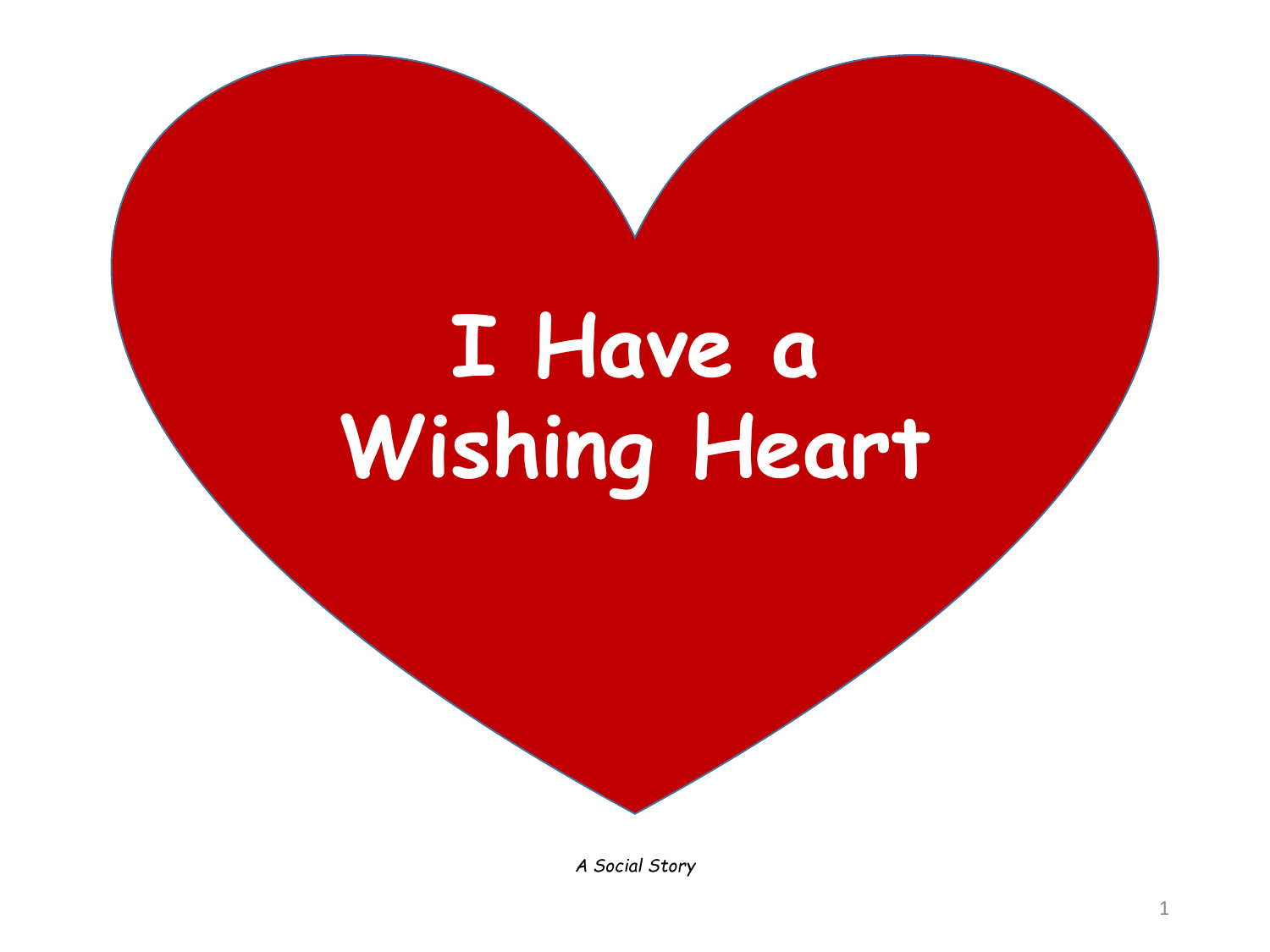**I have a wishing heart. And whether near or far, I wish MY TEACHER well Each day we are apart.**

*(While reading this page, gently massage pinky of child's hand)*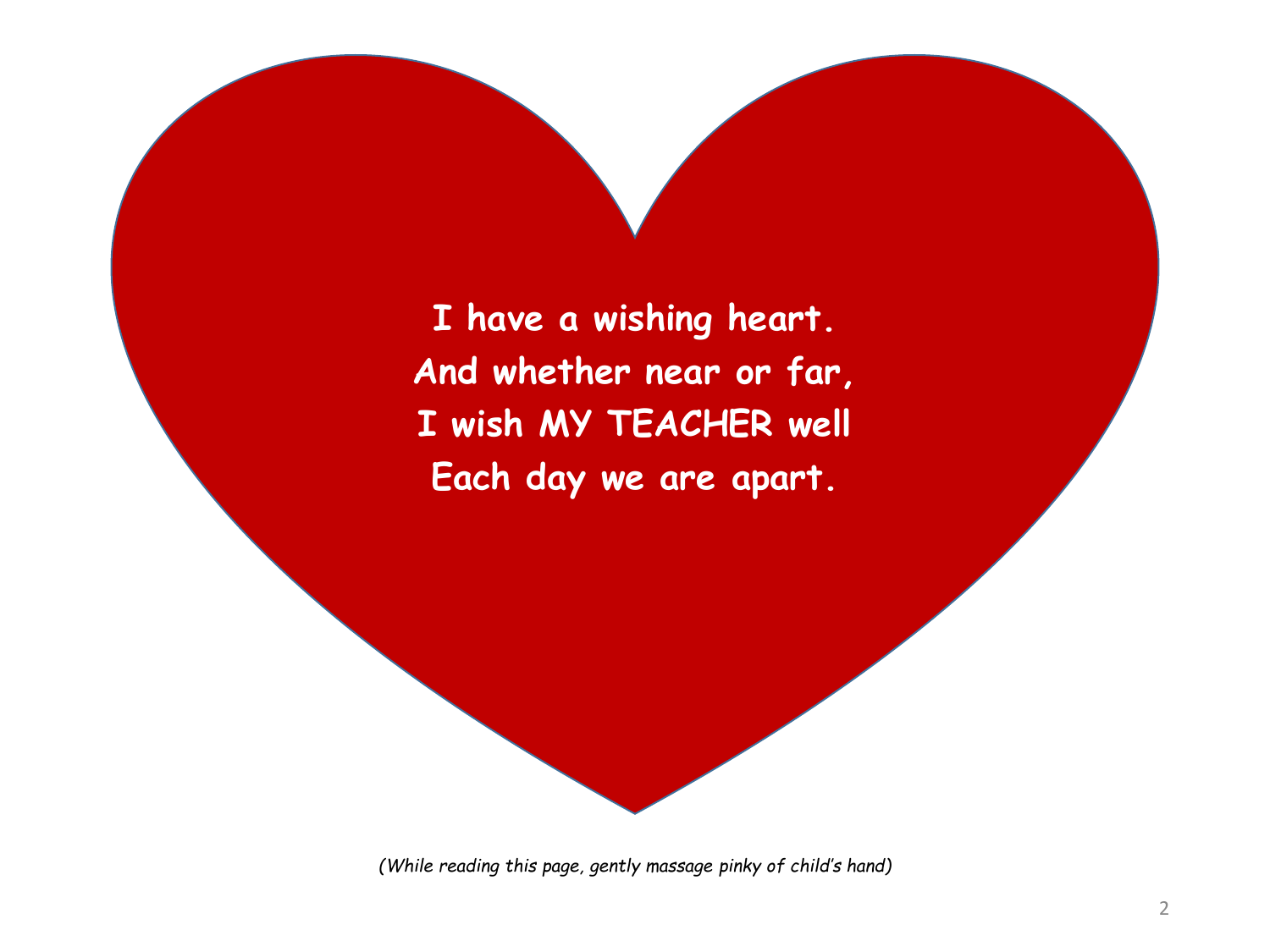**My teacher has a wishing heart. And whether near or far, My teacher wishes ME well Each day we are apart.**

*(While reading this page, gently massage child's ring finger.)*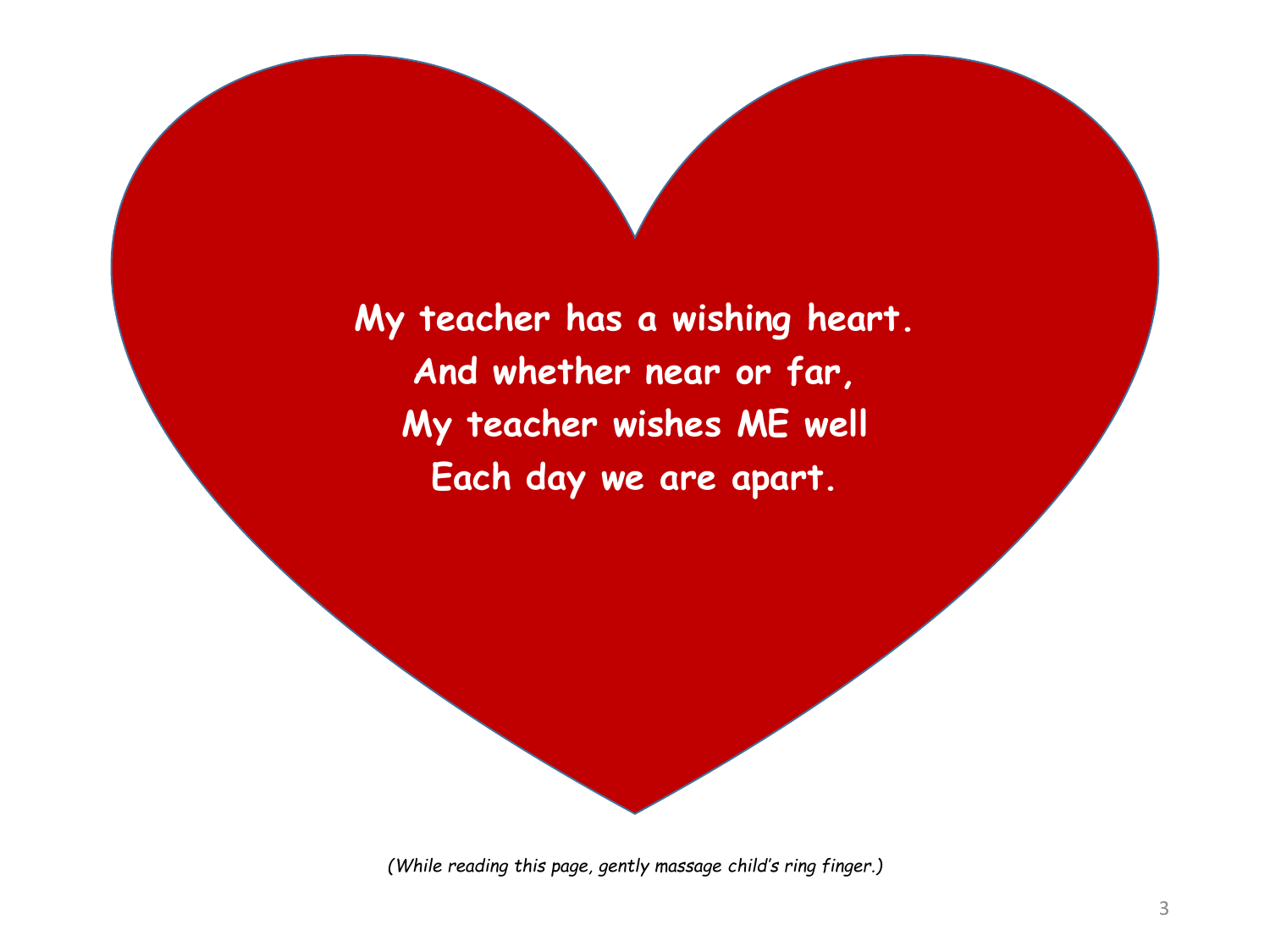**I have a wishing heart. And whether near or far, I wish MY FRIENDS well Each day we are apart.**

*(While reading this page, gently massage child's middle finger.)*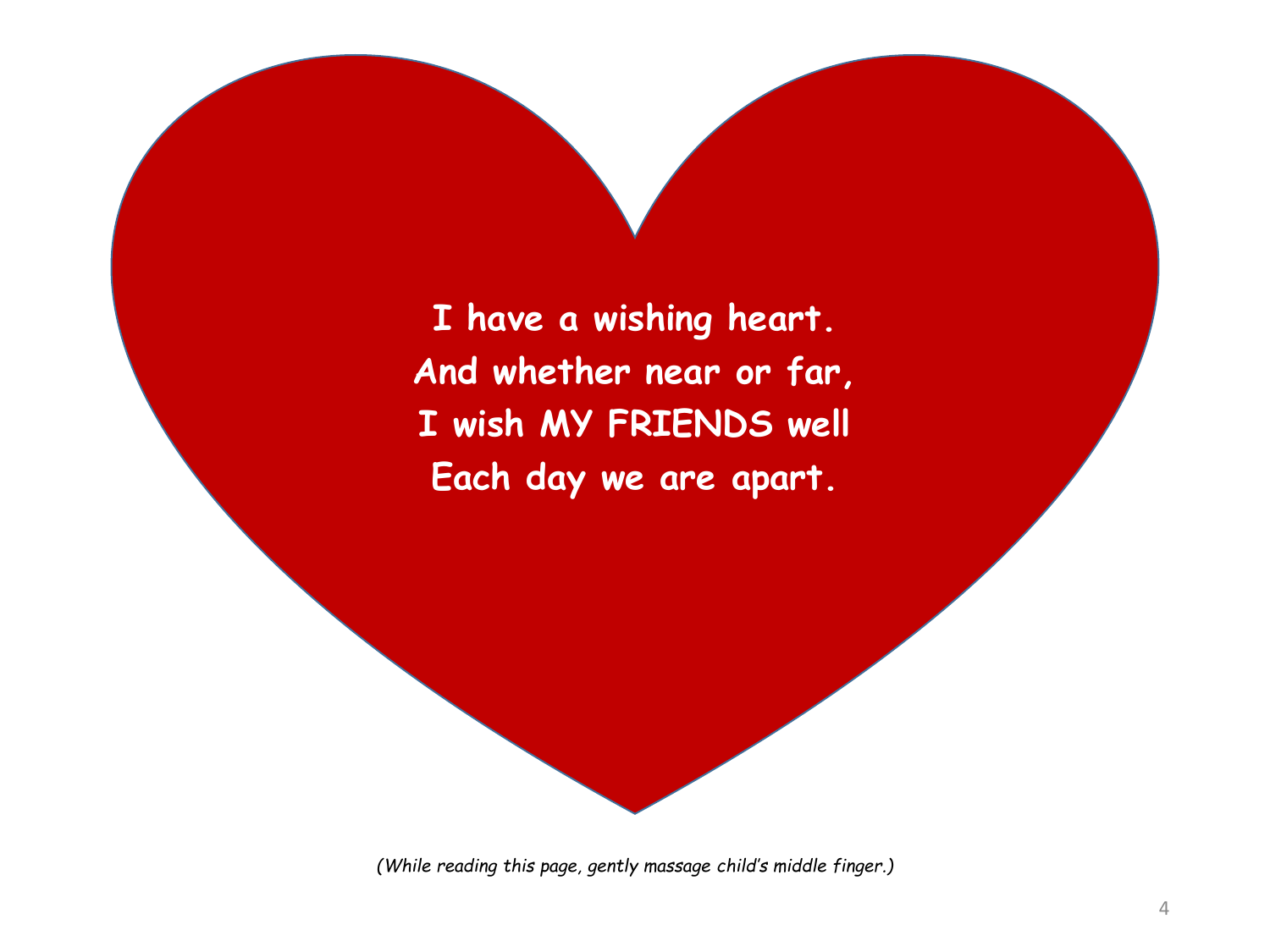**My friends have a wishing heart. And whether near or far, My friends wish ME well Each day we are apart.**

*(While reading this page, gently massage child's index finger.)*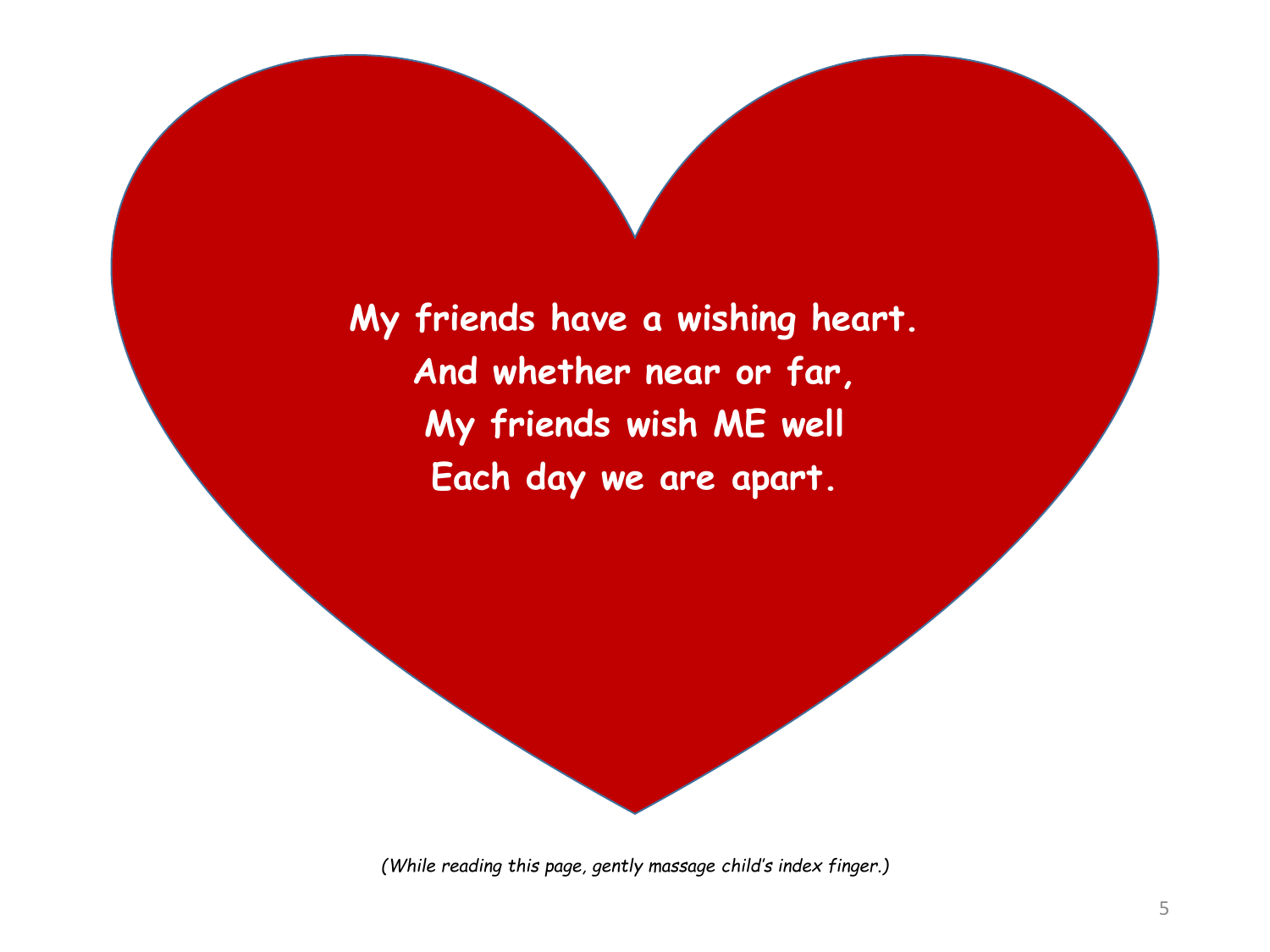**Our wishing hearts tuck in, Our wishing hearts snuggle tight. Our wishing hearts are wishing us well, All through the day and all through the night.**

*(While reading this page, gently massage thumb and tuck it into palm with first line. With second line, fold fingers over the thumb. Gently cradle and rock child's hand in yours. On fourth line, hold child's hand and give it a kiss.)*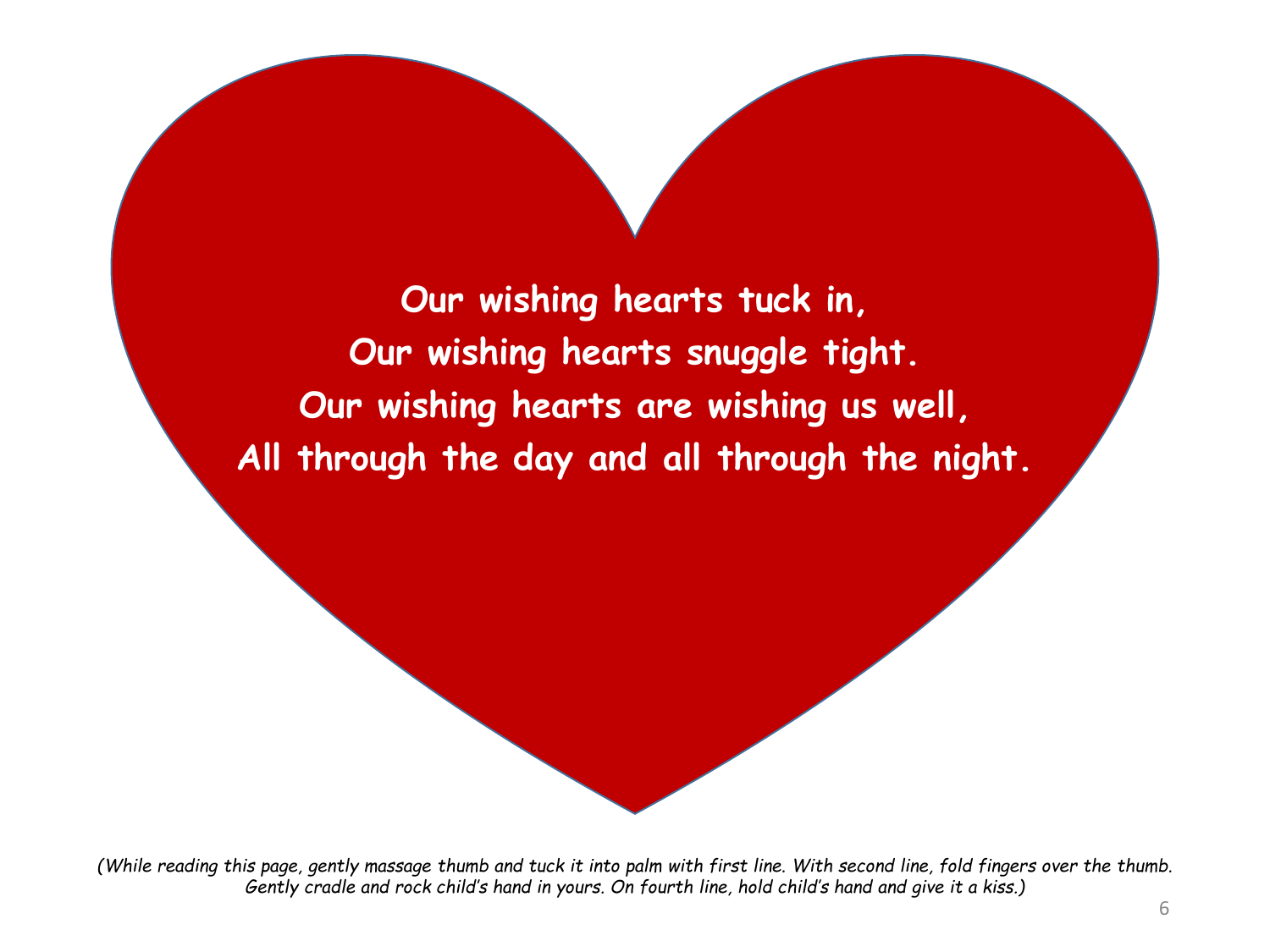During times of uncertainty, it's helpful to remember that children may be experiencing the same fears or anxieties that we are experiencing as adults. Children's social emotional well being can be supported by social story books and playful connecting games. These nurturing activities can help children feel safe and strengthen relationships. We hope this book provides you and the children in your care some comfort when you are together, as well as when you are apart.



**S**mile **T**ake a Breath **A**nd **R**elax!

**Y**ou've got this!